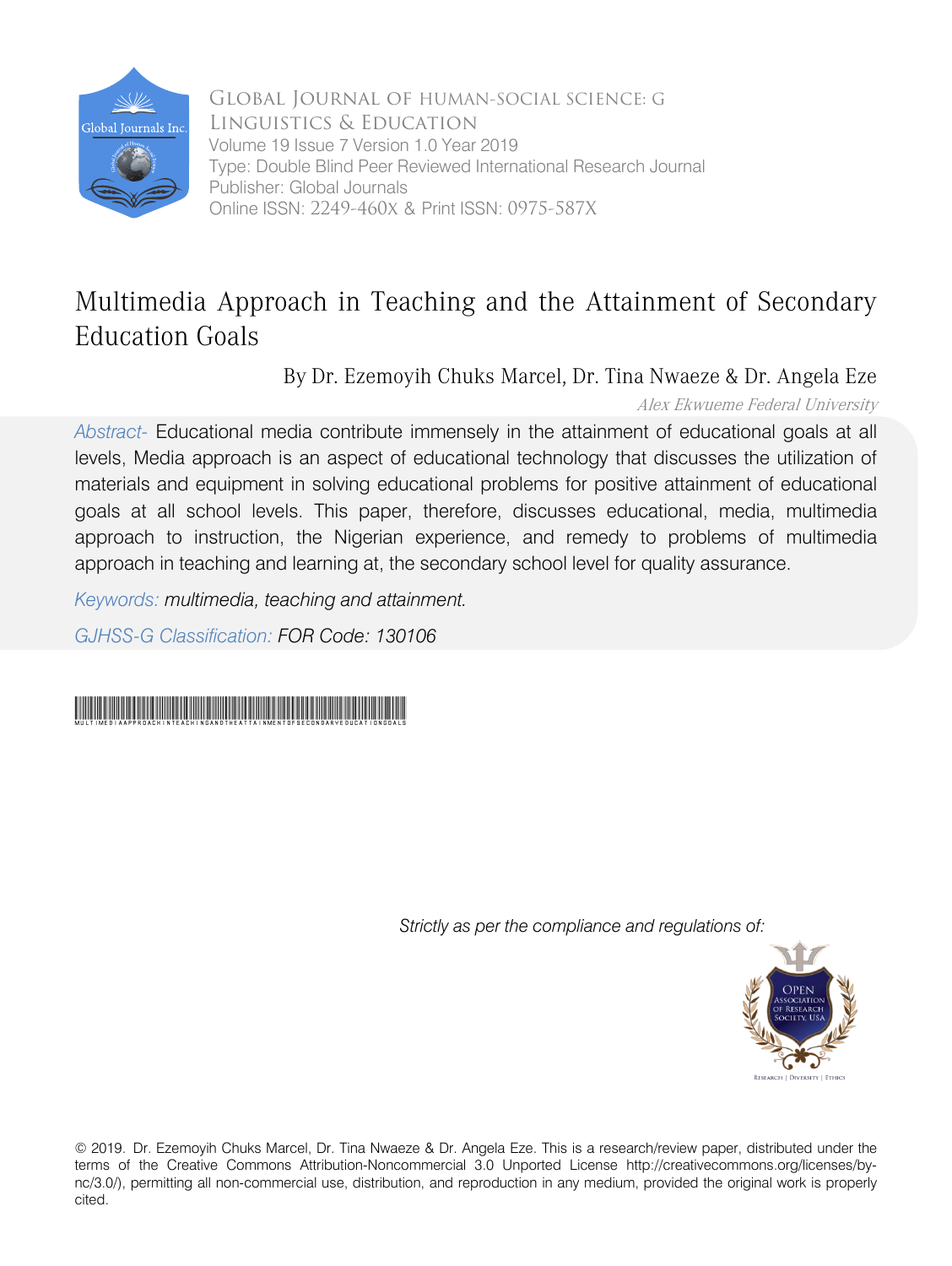# Multimedia Approach in Teaching and the Attainment of Secondary Education Goals

Dr. Ezemoyih Chuks Marcel<sup>α</sup>, Dr. Tina Nwaeze<sup>σ</sup> & Dr. Angela Eze<sup>ρ</sup>

Abstract- Educational media contribute immensely in the attainment of educational goals at all levels, Media approach is an aspect of educational technology that discusses the utilization of materials and equipment in solving educational problems for positive attainment of educational goals at all school levels. This paper, therefore, discusses educational, media, multimedia approach to instruction, the Nigerian experience, and remedy to problems of multimedia approach in teaching and learning at, the secondary school level for quality assurance.

*Keywords: multimedia, teaching and attainment.*

#### I. Introduction

ib in Ibe-bassey (1988) described educational technology from main perspectives; Teaching machines and equipment:- move projector, II bi in Ibe-bassey (1988) described educational technology from main perspectives; Teaching machines and equipment:- move projector, tape-recorders, computer, slide programs, overhead projects, and other mechanical instructional materialstechnology is regarded as an assembly of technical materials and resources for education purposes-in other words for technology in education.

The mass communication system point of view: that is broad educational broad casting that involves educational radio, television, satellites, and cable television use in educating a large number of people.

Others, perceived educational technology as a psychological research laboratory where experiments are conducted on learning within closed doors using ideal conditions of learning on human beings and animals thus:-restricting educational technology to the application of psychological models or principle under learning conditions.

Virtually, these are aspects of educational techology because of each one aimed at focusing on material, products, and processes that could help solve. Educational problems Educational technology is a problem - solving approach that utilizes both process and products aspects in solving educational problems. The attainment of educational goals needs to be planned, designed, and organized in such a way that

the learner at a particular level. The achievement of educational aims depends on the quality of instruction given to the learner at a particular level. The instructional system component needs to be planned, designed, and organized in such a way that learner who is the focus benefits through purposeful and meaningful learning acquired from schooling.

#### II. Concept of Education Media

Association for educational technology (1977) defines educational media as born of the communication revolution which is be used for instructional processes alongside the teacher, textbook, and blackboard. The association further indicated that educational media are also self- supporting devices that can present a complete body of information in the teaching learning process. Agung (1988) defines educational media, thus:

Materials that can be used to record, store, preserve, and transmit or retrieve information. Teachers and learners can refer to use them as sources to obtain knowledge, new idea and to acquire new skills and competencies. Teachers can also use them to present learning task, when properly used; they can help to make the message of the teachers more valid, interesting, and intelligible.

Akude (2005) posits that all forms of communication through which teaching and learning are facilitated are referred to as educational media. Farrant (1980) called it educational resources, Onyejemezi in (1990,1996, 2001 and 2004) referred to it as educational resources, curriculum materials, and teaching materials. Babalola (2004) saw it as resources and even, curriculum materials (Akude 2005).

Education media are materials or equipment the teacher uses to stimulate the learner's natural gateway to learn during the teaching and learning process for purposeful and meaningful learning to take place. Awotua-Efebo (1999) opines that no matter the classification of these media, it is not to lose sight of the purpose (.i.e. instructional objectives) which is being used.

#### III. Multi-Media Approach to **INSTRUCTION**

According to kemp (1980), multimedia has to do with sequential use of a variety of instructional,

*Author α: Department of vocational and technical education, Alex Ekwueme Federal University Ndufu Alike Ikwo, Abakiliki Ebonyi State. e-mail: ezemoyihchuks1961@gmail.com*

*Author σ: Department of Educational Foundations Faculty of Education Alex Ekwueme Federal University Ndufu Alike Ikwo, Abakiliki Ebonyi State.*

*Author ρ: Department of Arts and Humanities Education, Alex Ekwueme federal University Ndufu Alike Ikwo.*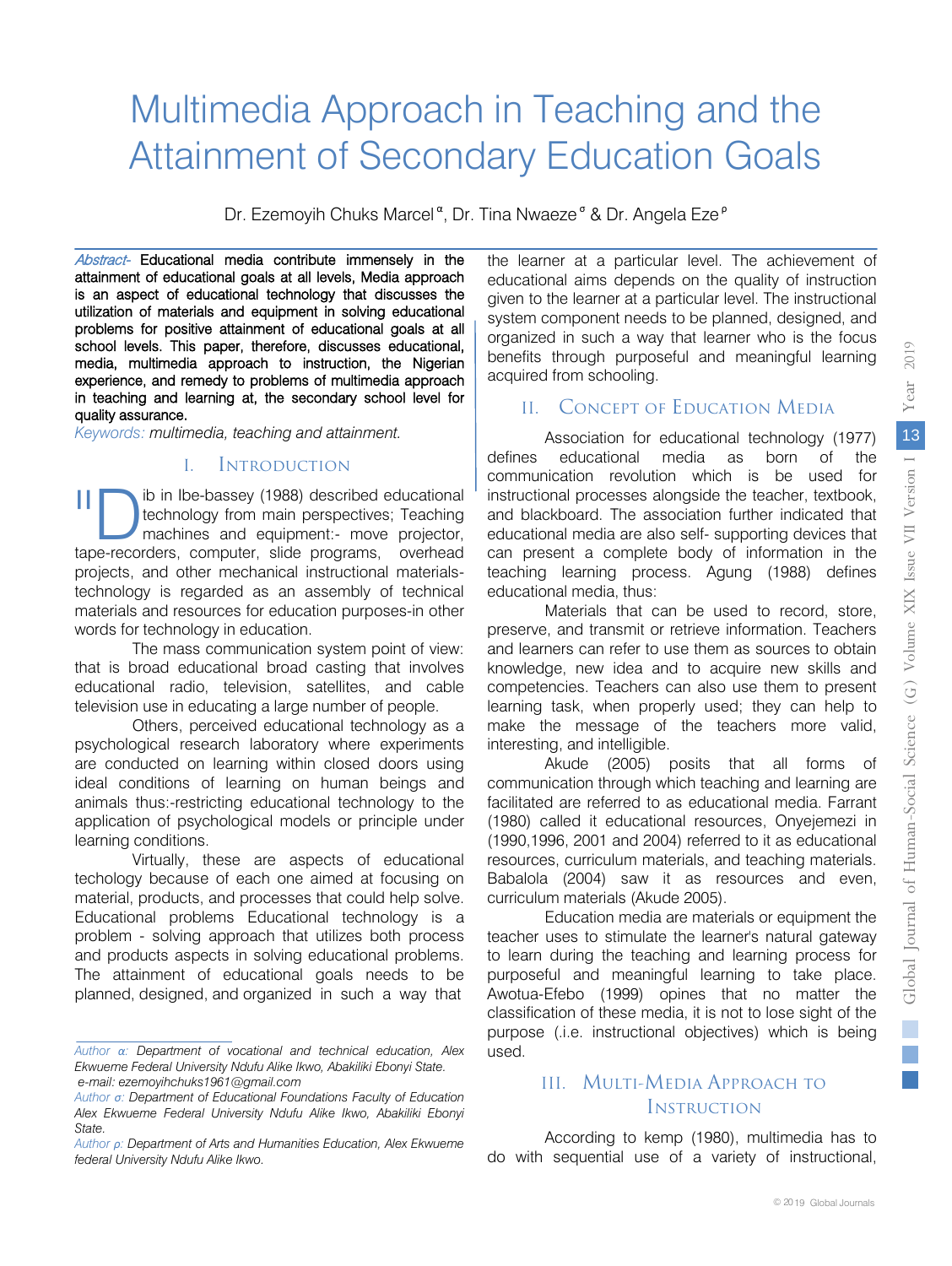media, either for presentations to groups or for independent study by students. Example of multimedia is the use of overhead transparency and motion picture with slides a classroom presentation or the use of chat, audio cassette recording and a filmstrip for the achievement of a set of objectives for a topic.

The media can be still pictures, sound, motion video, animation, and text items combined in a product whose purpose is to give information.

Multimedia is a combination of media that appeal to more than one or two sensory channel (vision, taste, feel) in the teaching and learning process to achieve the stated objectives of the learning. it could be simultaneously (audio visual) or in isolation.

Instruction is to the teacher as learning is to pupils/students, therefore, multimedia approach to teaching is when the teacher applies varieties of media that appeal to more than one senses with the aim of change in the learner's behavior. Furthermore, multimedia learning relates to a planned interaction between the learner and the learning activities are designed utilizing varieties of media for the learner and those learning kits, self instructional- packages to achieve stated specific obejctives of a particular content unit or topic. Multimedia could be used to teach an individual, a small group, or a large class size.

### IV.Multimedia in Teaching and Learning at the Secondary Level; the Nigerian Experience

As earlier indicated, the learner's natural gateway to learning needs to be stimulated for purposeful and meaningful learning to take place. The implementation of the education policy to achieve the goals and values of education among others by the government is the approval of utilization of modern educational techniques to improve upon at all levels of the education system (National policy on education 2004

In addition to that, Nation policy on education defines secondary education as education children receive after primary education and before the tertiary stage. Students should take a subject that are grouped under core vocational electives and non-prevocational elective at both junior and secondary school level.

Secondary education prepares the learner for tertiary level and at the same time, gets the recipient ready to function effectively in the community through being self-reliant and acquiring skill for shared responsibility. Instruction at the secondary school level needs to be effectively and adequately facilitated for positive attainment of the secondary education goals. Facilitation of instruction, according to of form (1996) is an important aspect of curriculum planning and implementation which has to do with enhancement of teaching and learning activities.

Learning has been found to be optimally enhanced by adequate and appropriate selection and use instructional materials by the teacher and the teacher and the learner as well. It is therefore, very essentials that teachers are acquainted with the knowledge with which to select and use learning resources effectively for the attainment of set goals.

It is pertinent therefore to admit that effectively facilitation of instruction should involve the use of varieties of educational media/device, multimedia techniques by both the teacher and learner the successful and maximal achievement of the specific objectives of the lesson contents.

Virtually, no two individual is the same, that is why there are different ways and styles individual learn, Effective and efficient teaching and learning take place with a condition means subjecting a learner to the materials, objects, equipment (instructional, media), for learning to take place. The secondary school learner needs to be provided with such; multimedia play vital roles in leaning because, it attracts more than one sensory channels.

Dike (1988) admits that audio visual resources contribute to teacher effectiveness by helping students understand key concepts and principles basic to the understanding of certain subjects. Futher more, Dale (1969) asserts that all teaching can be improved by the use of audio visuals because, the help to make the learning experience memorable.

Onyejemezi (1996) posits that audio-visual materials when well utilized, concretize experiences, make learning meaningful, a high degree of interest, offer a reality of experience which stimulates self- activity on the pupil, leads to variety and variation in learning among others.

Previous research findings have revealed that in spite of the benefits in the use of multimedia; it's used in Nigeria schools is at its low ebb (Onyejemezi, 1988). Akude (1999) revealed that instructional materials were poorly utilized amongst secondary school teachers in Imo state. Ike (1988) opines that teachers lack manipulative skills with which to utilize these materials, adding that worst still was that these materials were not available for use. Ifegbo (2003) carried out a study on the availability, adequacy, and utilization of human and materials in the learning of science at the primary level and found out that only graphic materials, models and some graphic display boards were available in public primary schools in Imo state. The same result is not far from public secondary schools. There were no projectors nor audio-visuals (multimedia) to carry the content of instruction are ignored; hence the persistent human to human teaching still prevails in our secondary schools.

Nwoji (2000) conducted an experimental study compares. The effectiveness of videotaped instruction (VTI) an audiotape instruction (ATI) in the teaching of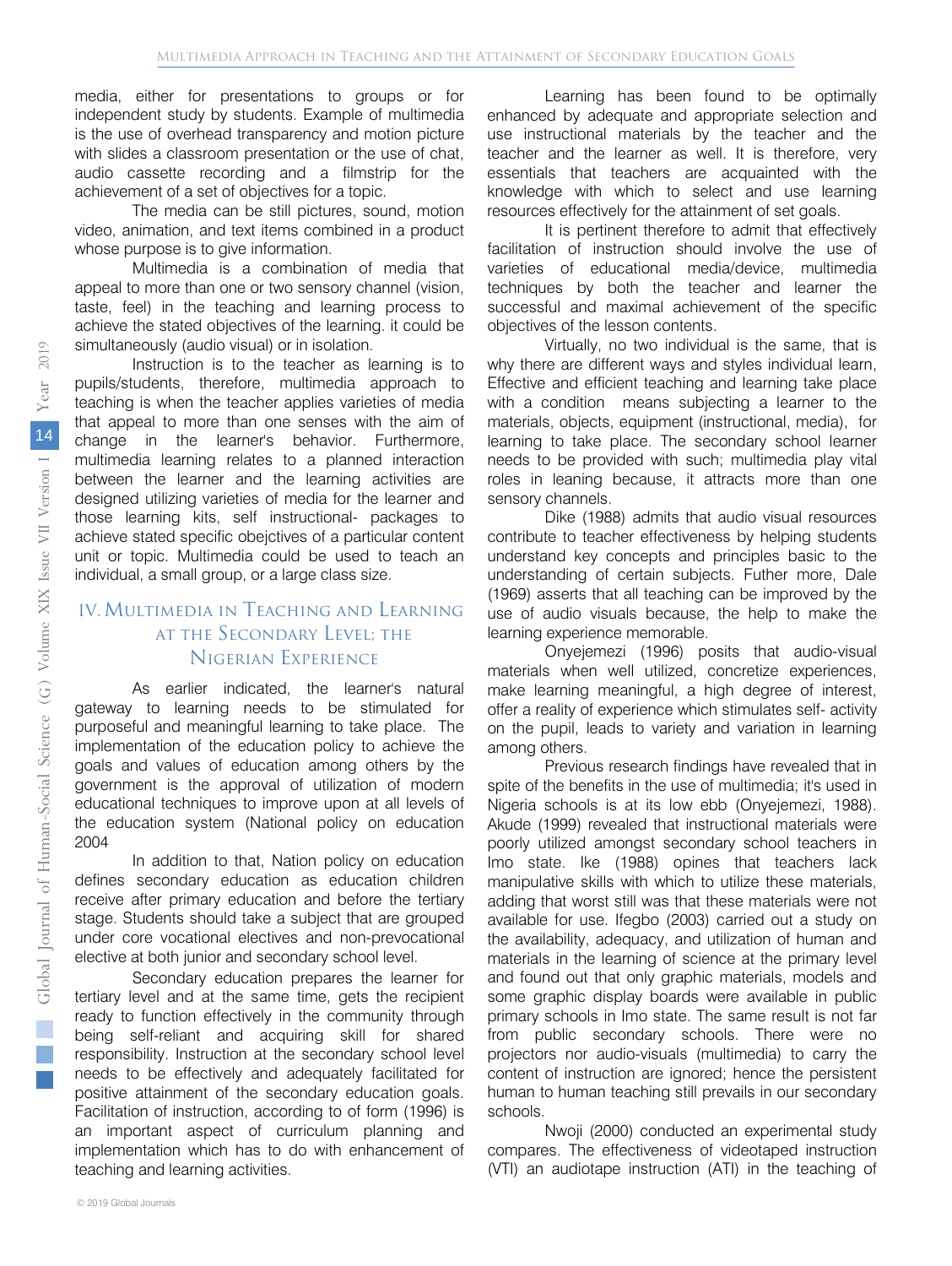introductory technology epics for JSS1 students in Nsukka urban education zone of Enugu state. The VIT group had a mean score of 14.07 while the ATI group obtained a mean score of 9.08. Similarly, Okwo, Osuagwu and Aguekwe (2003) utilized multimedia approach on students achievement in poetry to SS3 students offering interactive in English in WAEC from the two oldest boys and girls secondary school in Nsukka urban of Enugu State using two treatments of multimedia made and text only mode. The result revealed highly positive learning on multimedia mode group with adjusted mean score of 23.30 and 15.12 respectively while those taught with 'text-only' mode an adjusted mean scores of 18.43 and 8.70 on the theme and poetic devices respectively.

Furthermore, Onydira, Agoro and Fabiyi (2004) utilized multimedia instructional strategy on sixty (60) JSS students on intergrated science using difficult topics of metal and non-metal, Atomic theory, Genetics, Hormones and motivate more students to join the science class.

Akude (2005) taught geography with videotaped lessons to SS3 students in Owerri north local government area in Owerri educational zones of IMO state and found out that teachers should employ a multimedia instructional approach to teaching as this motivate more students to join the science class.

Actually, these are research findings, yet it is a true that these materials are not seen in our public secondary schools due to non availablity of these materials to teachers, lack of needed skills to manipulate these gadgetries for learning, financial constraints, lack of resourceful and above all, proactive inhibition on the part of teachers who find it difficult to accept teaching in a technology-based environment. Thus dubbing of old notes and talk-chalk approach are still in vogue at all the levels of our educational system.

#### V. A Multimedia Approach to Instruction: the way Forward

Media-mix helps the learner to consolidate what is learned, and the benefits of such an approach to instruction need to be harnessed for factual and better learning to take place at the secondary school level. Unfortunately, such media are virtually lacking in public schools. To remedy the situation. The, following are suggested:

- 1. The educational services of the. National policy on Education should be attended to and provided.
- 2. National Educational technology center (NETC) that is now attached to the National open University of Nigeria (NOUN) should be revitalized to enable them to carry out effectively the design and production of instructional materials (multi-media inclusive) for secondary schools subjects.
- 3. Curriculum planners should ensure that multimedia be included as curriculum materials to be used either in combination or in isolation in the learning process at the secondary school level.
- 4. Educational resources centers (ERC) at the federal, state, and local government levels should be encouraged from time to time to produce and store these materials for secondary schools to borrow them.
- 5. National Association for Education and media technology (NAEMT) should organize workshop and education media exhibitions for teachers to enable them to be aware of some of these materials and at the same time, learn how to manipulate such materials.

#### VI. Conclusion

Multimedia approach to instruction when effectively selected and utilized, will help in attaining a better understanding of the concept taught and more learning experiences are gained. This paper succeeded, therefore, defining educational media. A Multimedia approach to instruction media approach teaching and learning are done above all, teachers who are the facilitators and the implementers of the planned curriculum should be effectively and efficiently trained on the use of multimedia approach especially technology-based and to avoid proactive inhibitions and for attainment of secondary education goals.

#### References Références Referencias

- 1. Association for education and communication technology (1977) educational techology: A definition and glossary of terms, Washington D.C.
- 2. Agun, I. (1988). Educational media management in Agun, F. Imogie I. (ed). Fundamental of educational technology, Ibadan: Y-books.
- 3. Akude, I. (1999). The role of educational resources centres in teacher education institutions in a depressed economy. Nigeria journal of education innovation (2) pp 33-43
- 4. Akude, I. (2005) the use of videotaped lessons as alternative to face-to-force approach in the teaching of secondary geography. unpublished Ph.D. Dissertation of imo state university of Imo state University. Owerri.
- 5. Awotua-Efebo, E.B (1999) effective teaching: Principales and practice. Port Harcourt. Paragraphics.
- 6. Babalola, V.O (2004) resource materials in the implementation of curriculum in the 21th century. In Noah, A.O.K, shonibare, O.O., Oja. A. A. and Olujuwon T. (Eds). Curriculum implementation and professionalizing teaching in Nigeria. Lagos Central Education services, 110-119.